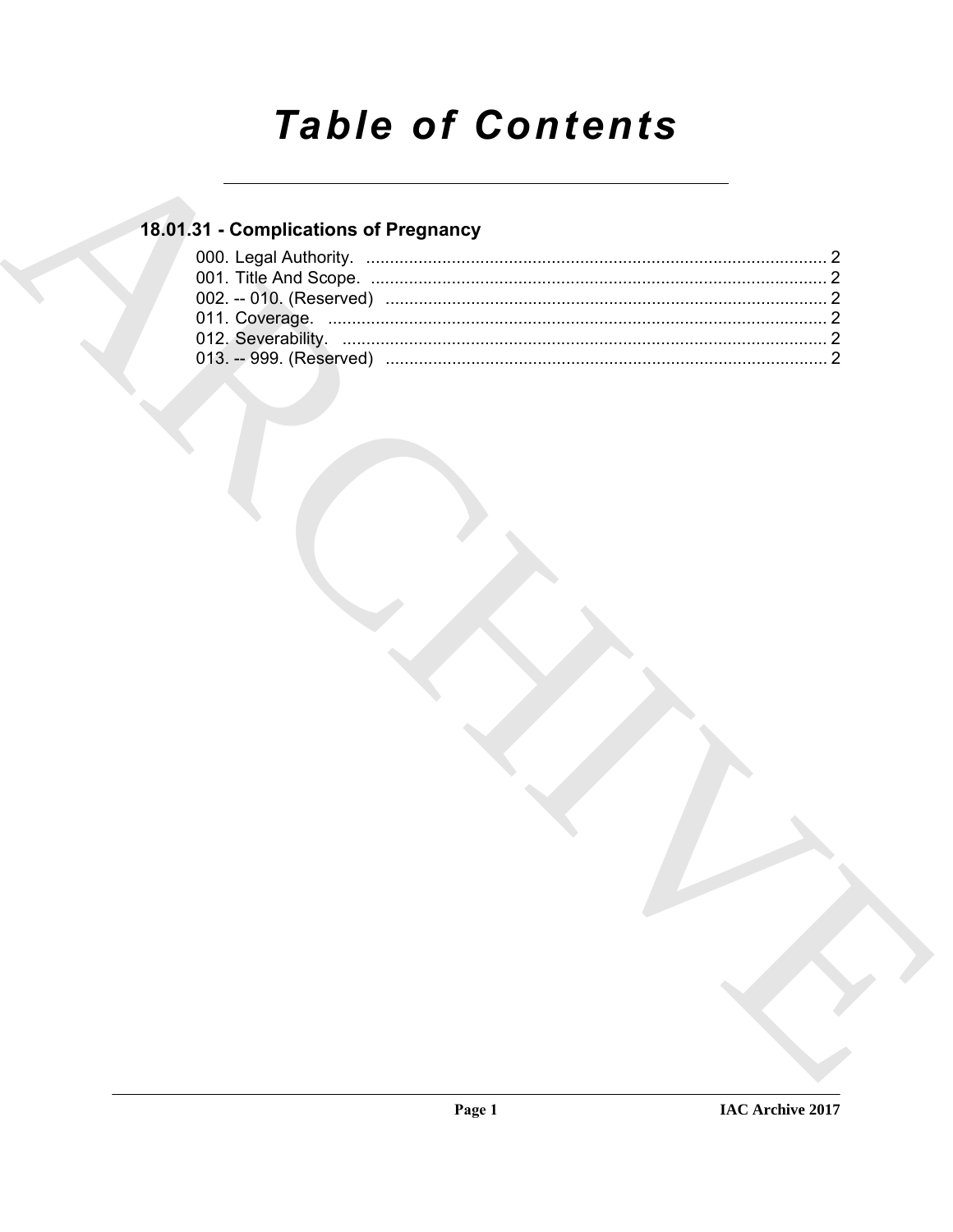#### **IDAPA 18 TITLE 01 CHAPTER 31**

#### **18.01.31 - COMPLICATIONS OF PREGNANCY**

#### <span id="page-1-1"></span><span id="page-1-0"></span>**000. LEGAL AUTHORITY.**

Sections 41-2140, 41-2210, 41-3438, 41-3932, 41-4023, and Chapter 52, Title 67, Idaho Code. (7-1-93)

#### <span id="page-1-2"></span>**001. TITLE AND SCOPE.**

To define the intent of the provisions pertaining to involuntary complications of pregnancy under Chapters 21, 22, 34, 39, and 40, Idaho Code.

<span id="page-1-3"></span>**002. -- 010. (RESERVED)**

#### <span id="page-1-7"></span><span id="page-1-4"></span>**011. COVERAGE.**

<span id="page-1-8"></span>**01. Applicability**. The provisions of this rule shall apply to all contracts regulated by Chapters 21, 22, 34, 39, and 40 which provide maternity benefits for a person covered continuously from conception. When the contract does not provide maternity benefits, the provisions of this rule do not apply. (7-1-93) contract does not provide maternity benefits, the provisions of this rule do not apply.

<span id="page-1-9"></span>**02. Involuntary Complications of Pregnancy**. Involuntary complications of pregnancy, as that term is used in Sections 4l-2140(2), 41-2210(2), 41-3438, 41-3932, and 41-4023, Idaho Code, includes but is not limited to:  $(7-1-93)$ 

**CHAPTER 31**<br> **ARCHIVE COMPLICATION OF PRECHANCY**<br> **ARCHIVE COMPLICATION OF PRECHANCY**<br> **ARCHIVE COMPLICATION OF PRECHANCY**<br> **ARCHIVE CONTRACTES**<br> **ARCHIVE CONTRACTES**<br> **ARCHIVE CONTRACTES**<br> **ARCHIVE CONTRACTES**<br> **ARCHIVE a.** Conditions, requiring hospital confinement (when the pregnancy is not terminated), whose diagnoses are distinct from pregnancy but are adversely affected by pregnancy or are caused by pregnancy, such as acute nephritis, nephrosis, cardiac decompensation, missed abortion and similar medical and surgical conditions of comparable severity, but shall not include false labor, occasional spotting, physician prescribed rest during the period of pregnancy, morning sickness, hyperemesis qravidarum, preeclampsia and similar conditions associated with the management of a difficult pregnancy not constituting a nosologically distinct complication of pregnancy; and

(7-1-93)

**b.** Cesarean section delivery, ectopic pregnancy which is terminated, spontaneous termination of pregnancy which occurs during a period of gestation in which a viable birth is not possible, puerperal infection, eclampsia and toxemia. (7-1-93)

#### <span id="page-1-5"></span>**012. SEVERABILITY.**

If any provision of this rule shall be held invalid, the remainder of the rule shall not be affected thereby. (7-1-93)

#### <span id="page-1-6"></span>**013. -- 999. (RESERVED)**